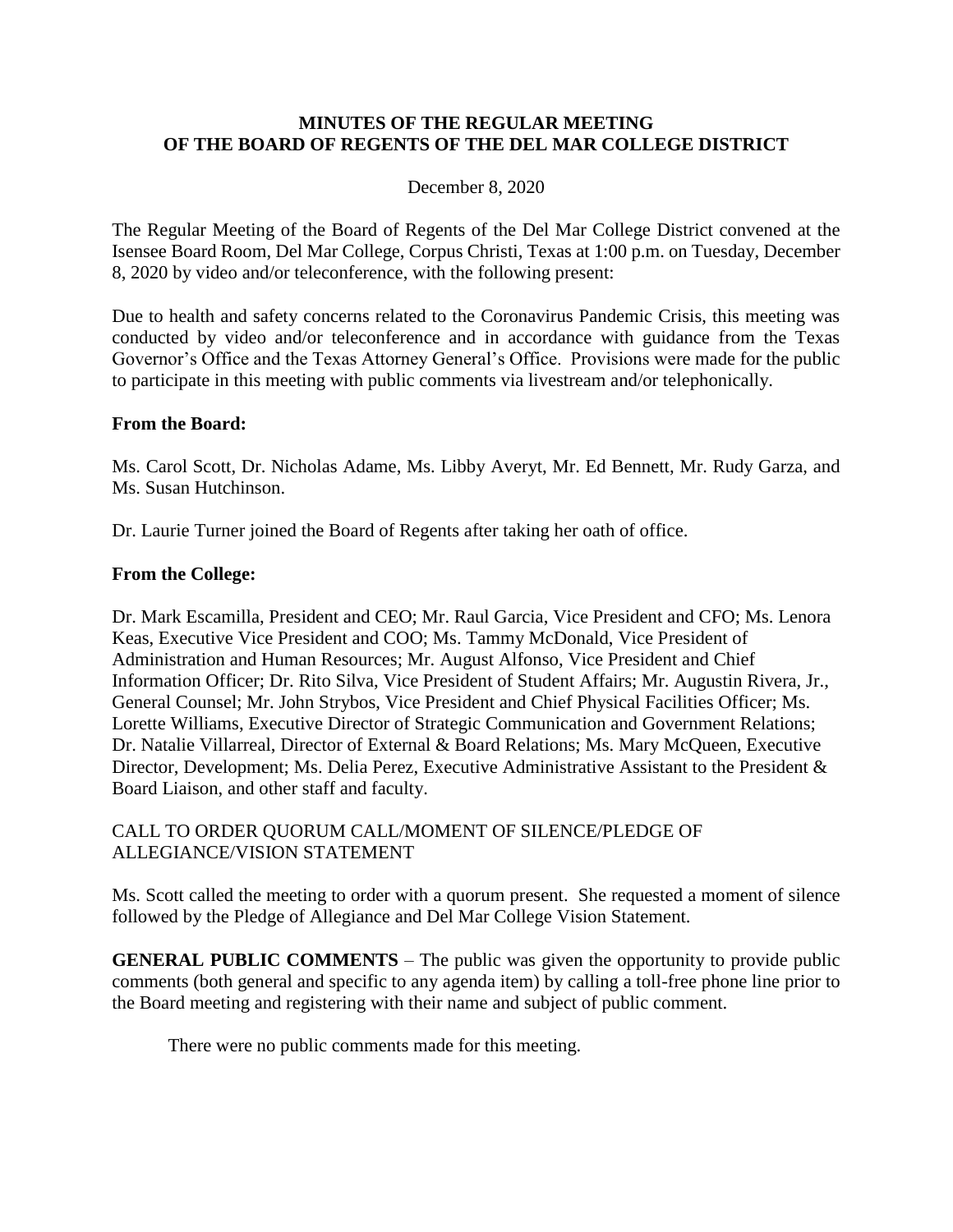### **NOVEMBER BOARD OF REGENTS ELECTION:**

Jessica Alaniz, Director of Risk Management and Election Administrator, administered the oath of office to the newly elected Del Mar College Board of Regents: Dr. Nicholas Adame, Ms. Carol Scott, and Dr. Laurie Turner.

Ms. Scott, Dr. Turner and Dr. Adame provided words of gratitude to their constituents.

The Board of Regents provided words of recognition for Dr. Mary Sherwood on her service as Regent of the Board from 2018 - 2020. Dr. Sherwood responded with words of appreciation.

The Election of Officers:

 other nominations for Chair of the Board of Regents. A vote was taken by a show of Board of Regents Chair: Regent Hutchinson nominated Carol Scott for Chair of the Del Mar College Board of Regents. Regent Adame seconded the nomination. There were no hands and the nomination carried unanimously, 7-0, with Regents Scott, Adame, Averyt, Bennett, Garza, Hutchinson, and Turner in favor. Regent Scott was elected as the Chair of the Del Mar Board of Regents.

 nomination. There were no other nominations for First Vice Chair of the Board of favor. Regent Adame was elected as the First Vice Chair of the Del Mar Board of Board of Regents First Vice Chair: Regent Averyt nominated Dr. Nick Adame for First Vice Chair of the Del Mar College Board of Regents. Regent Hutchinson seconded the Regents. A vote was taken by a show of hands and the nomination carried unanimously, 7-0, with Regents Scott, Adame, Averyt, Bennett, Garza, Hutchinson, and Turner in Regents.

 and Turner voting for Regent Bennett Regent Hutchinson was elected as the Second Board of Regents Second Vice Chair: Regent Turner nominated Regent Bennett for Second Vice Chair of the Board of Regents and Regent Adame nominated Regent Hutchinson for Second Vice Chair. A roll call vote was taken with Regents Adame, Averyt, Hutchinson, and Scott voting for Regent Hutchinson and Regents Bennett, Garza Vice Chair for the Del Mar College Board of Regents.

 for Regent Averyt and Regents Bennett and Turner voting for Regent Turner. Regent Board of Regents Secretary: Regent Adame nominated Regent Averyt for Secretary of the Board of Regents and Regent Bennett nominated Regent Turner for Secretary. A roll call vote was taken with Regents Adame, Averyt, Garza, Hutchinson, and Scott voting Averyt was elected as the Secretary for the Del Mar College Board of Regents.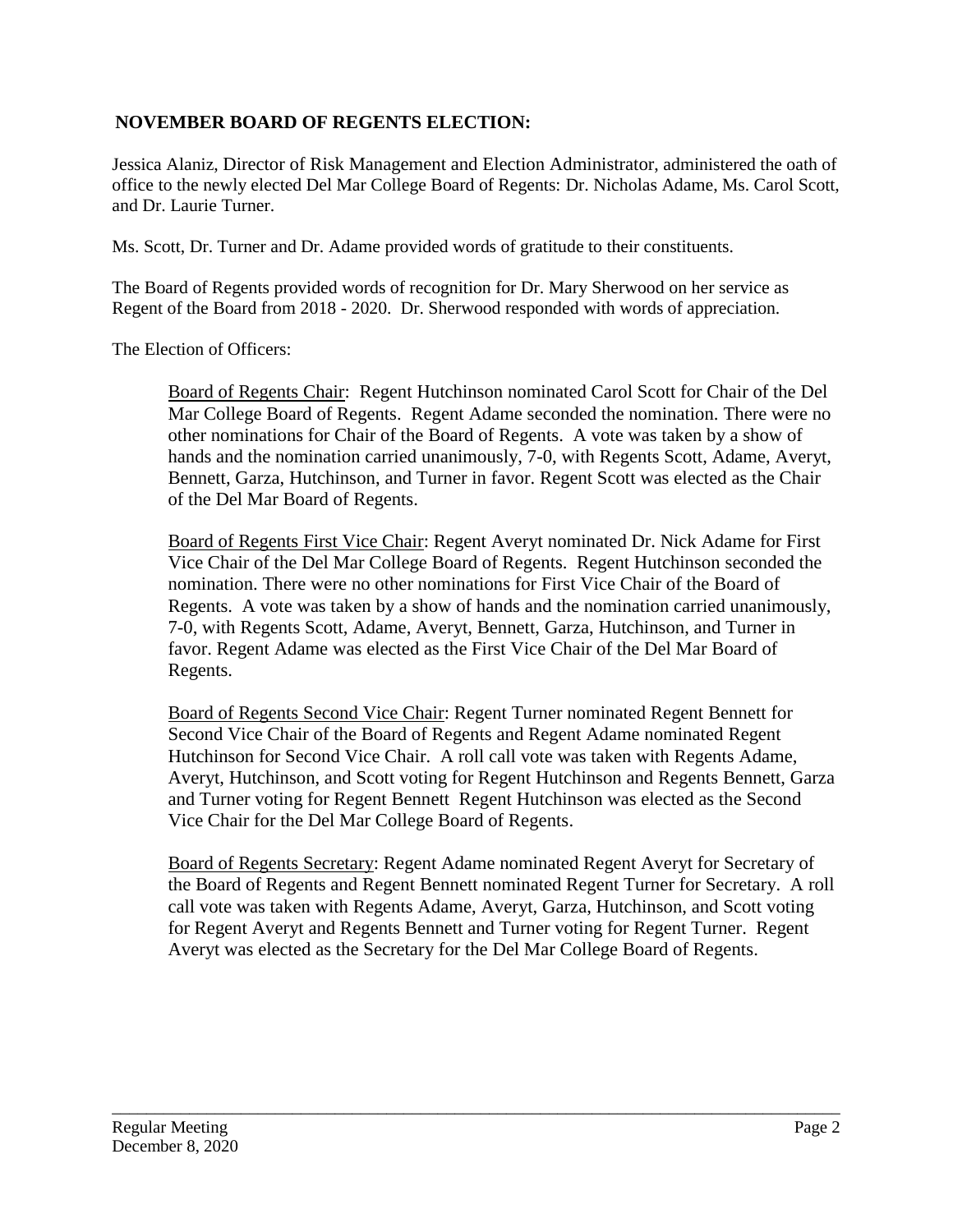| (Goal 4: Learning Environments) |  |
|---------------------------------|--|

 2021. Also, Dr. Francis was recognized by Phi Theta Kappa Honor Society for her five Dr. Halcomb began Recognitions by introducing Dr. Tammy Francis, Assistant Professor of Reading and Faculty Coordinator of Developmental Education. Dr. Francis was selected by her peers and the Faculty Professional Recognition and Awards Committee to be the College's 2021 Minnie Stevens Piper Professor Award Nominee. This award recognizes professors for outstanding academic, scientific and scholarly achievement of her dedication to the teaching profession. The final decision will be announced in May of years of service as Advisor for the Gammy Sigma Chapter at Del Mar College.

Dr. Francis expressed words of appreciation and gratitude.

# **STUDENT SUCCESS REPORT……………………Dr. Rito Silva and Ms. Mary McQueen**

Dr. Silva began by thanking Dean Davis Merrell for the information provided for this presentation. Dr. Silva continued and stated that the students in the Fire Science Academy has continuously exceeded the state average for fire protection licensing exam. The most recent exam showed a 73% passing rate in the first attempt and 87% passing rate on the second attempt compared to the State's average of 60% passing rate. The success of this Program is a direct reflection to the current Del Mar College instructors. Chief Mike Smith has served as the Program Coordinator since 2018 when he took over the program and implemented new policy and increased the coursework that has become one of the most successful programs in the State of Texas. In the Spring of 2018, the Del Mar College Fire Academy and the Del Mar College EMT/Paramedic programs began with the Corpus Christi Fire Department to train their new cadets and prepare them for the state exam while working in the field for the City of Corpus Christi. The cadets are hired by the City of Corpus Christi and sent through the Del Mar College Fire Academy and EMT/Paramedic program. The cadets' passing rate is exceptional with a first attempt 93.5% and 100% passing rate on their second attempt.

*(Goal 5: Workforce Development, Community Partnerships, and Advocacy)* 

Ms. McQueen began her presentation and stated that the Del Mar College Foundation performed a research project with the Institutional Research Department's assistance to find out how successful scholarships are in helping students complete their courses and complete their area of study. The information was shared with donors to show their investment in students' lives made a difference. The three cohorts studied were 1) Foundation Scholars, 2) Financial Aid Students, and 3) No Financial Support Students. Ms. McQueen provided course completion rates for the years 2017, 2018 and 2019. Foundation Scholars completed or graduated at 19.2% higher rate with scholarships than students who received no financial aid and also completed their courses at 24.1% higher rate than the students who had no financial aid. Ms. McQueen stated that many students state that donors giving is the motivational push that fuels their internal inspiration to succeed and eventually pay-it-forward. Scholarships benefit College funding as 10% of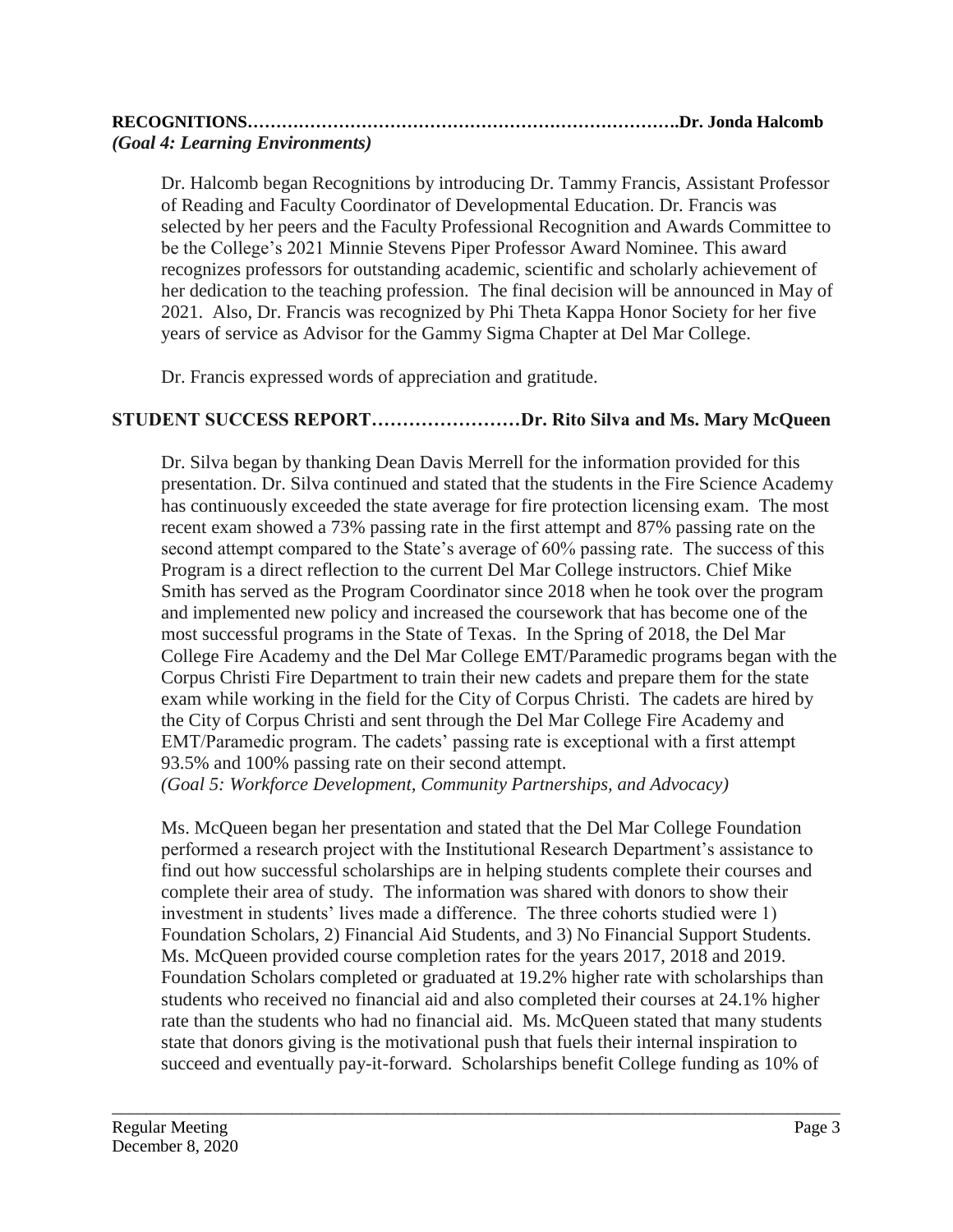community college funding from the state is determined by student achievement, defined by a performance-based funding model called the student success points model. *(Goal 6: Financial Effectiveness and Affordability)* 

Ms. McQueen responded to questions from the Board of Regents.

# **COLLEGE PRESIDENT'S REPORT .....................................................Dr. Mark Escamilla**

### **Campus Wide Update**  *(Goal 4: Learning Environments)*

Dr. Escamilla provided a campus update and stated that less than 5% of the student body will return to campus for face-to-face classes to complete their requirements and their finals. Dr. Escamilla stated that employees are still working remotely, and the College will continue to monitor the COVID-19 and flu season data from our governmental entities. The main focus as always is on the health and safety of all people who are on our campuses.

Dr. Escamilla asked all to help celebrate our students and participate in the Fall 2020 Commencement Ceremony which will begin at 7 p.m. on Friday, December 11, 2020 on all of the College's social media platforms.

Additionally, Dr. Escamilla reminded all that the College will be closed for the Winter break from December 21, 2020 through January 3, 2021. Dr. Escamilla concluded by wishing Happy Holidays to everyone.

Dr. Escamilla responded to questions from the Board of Regents.

# **BOARD NOTIFICATIONS:**

• Revised Administrative "A" Procedures (B9.1 Prohibiting Sexual Misconduct) *(Goal 4: Learning Environments)* 

Chair Scott provided opening remarks regarding administrative policy procedures and changes. Chair Scott introduced Ms. Tammy McDonald, Vice President of Administration and Human Resources. Ms. McDonald provided background information and notification regarding administrative procedure revisions. The revisions were extensive and completed as required by Federal and State regulations.

# **STAFF REPORTS:**

**• Annual Foundation [Update…………………………………...Ms](https://Update�������������...Ms). Mary McQueen** *(Goal 6: Financial Effectiveness and Affordability)*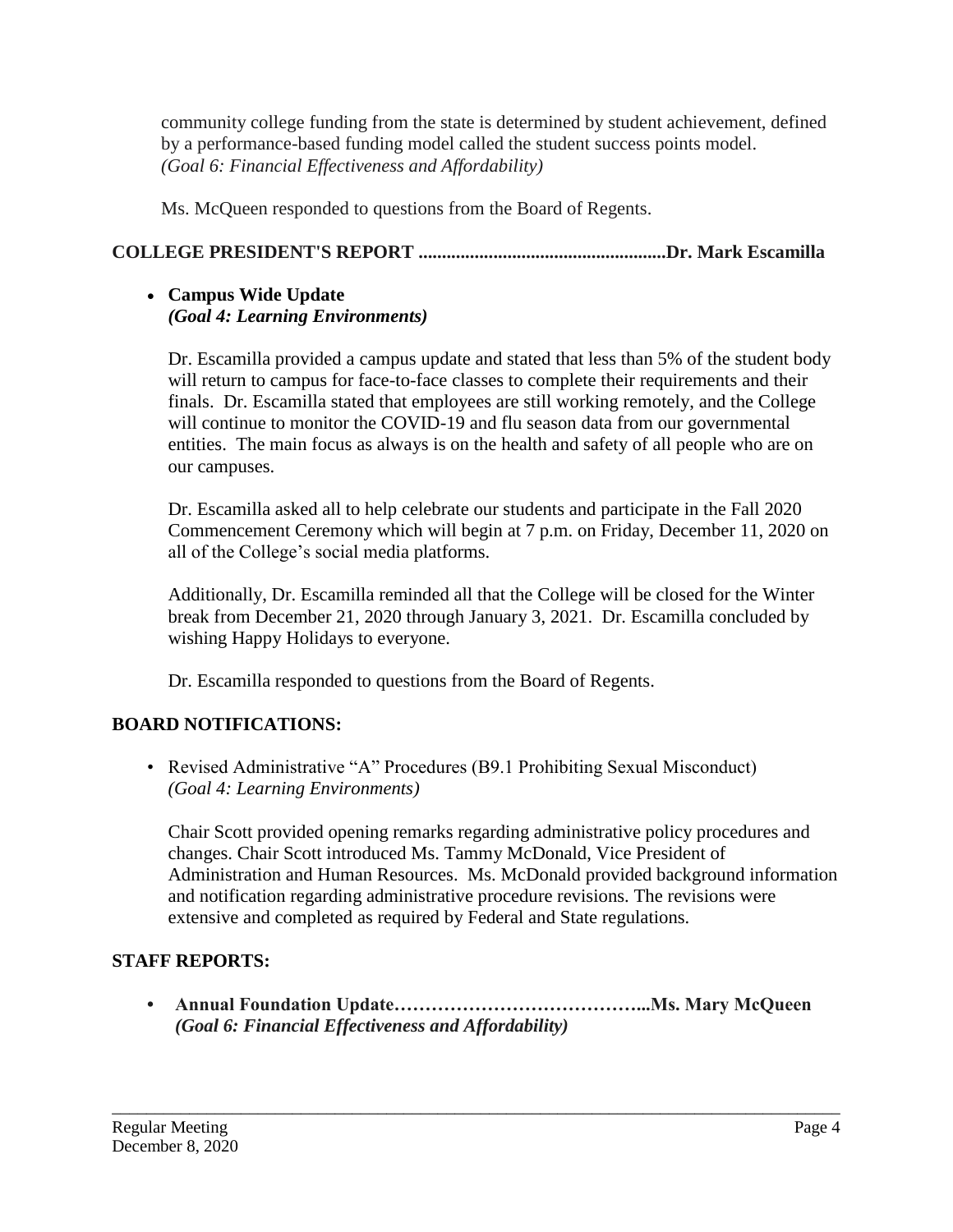Ms. McQueen began her presentation of the Del Mar College Foundation by describing the two departments involved: Development/Fundraising which manages donor development and stewardship, major gifts, special events, annual campaigns, planned giving, and corporate/foundation grants. Foundation Services manages scholarships, donor database, DMCF financials, and asset investment.

Ms. McQueen reviewed the DMC Foundation's financials as follows: Assets for Fiscal Year 2020 of \$25,404 million and as of the end of November 2020 the amount is \$28.4 million which quadrupled since 2009. The 2020 Fiscal year fundraising amount was \$4.8 million which increased 29% over 2019 which was a record high. The 5-year fundraising average is \$3.0 million per year for years 2016-2020.

Scholarships awarded from 2019-2020 totaled \$1.6 million, 1,598 students were served for Fiscal year 2020, 4,325 students received scholarships over the past three years, and 10,960 students received financial aid of any nature during the past three years. There is also emergency aid and scholarships provided to students when they find themselves in a sudden crisis. Since January 2020, \$87,278 emergency aid was given to 175 students and \$129,571 in emergency scholarships was given to 220 students.

Ms. McQueen stated that the Foundation provides stewardship to the donors by sharing information about how their investment impacts Del Mar College students. An Annual Scholarship Report is prepared and sent to every Scholarship donor, whether endowed or direct scholarship. Another act of stewardship is the Annual Scholarship Reception where donors and students get to meet. In 2020, the Reception was virtual. Currently, there are 150 videos or messages of "Thank you" of students with donors. The donors receive the "Thank you" messages and get an opportunity to send a message in return.

Ms. McQueen provided information regarding other programs that the Foundation assists with including Planned Giving, Workforce Equipment, COVID Relief, and Rebuild Texas. Also, Ms. McQueen reviewed upcoming fundraising goals such as increase person-to-person fundraising, reduce event fatigue, increase effectiveness of staff/trustee time and revamp events to increase mission focus. Ms. McQueen continued and provided detailed information regarding the Foundation's fundraising programs including Bernie's Spring Bash 2020, Stringers for Scholarships, and Over the Edge.

Ms. McQueen responded to questions from the Board of Regents.

# **• 2021-2022 Budget Calendar and Tuition Update…………..………Mr. Raul Garcia**  *(Goal 6: Financial Effectiveness and Affordability)*

Dr. Escamilla provided introductory remarks regarding the upcoming budget, tuition and student charges. Mr. Garcia provided opening remarks and introduced Ms. Jackie Landrum. Ms. Landrum reviewed the Fiscal Year Budget Plan Calendar for 2022 and some of the upcoming years deadlines. Ms. Landrum stated the budget approval will go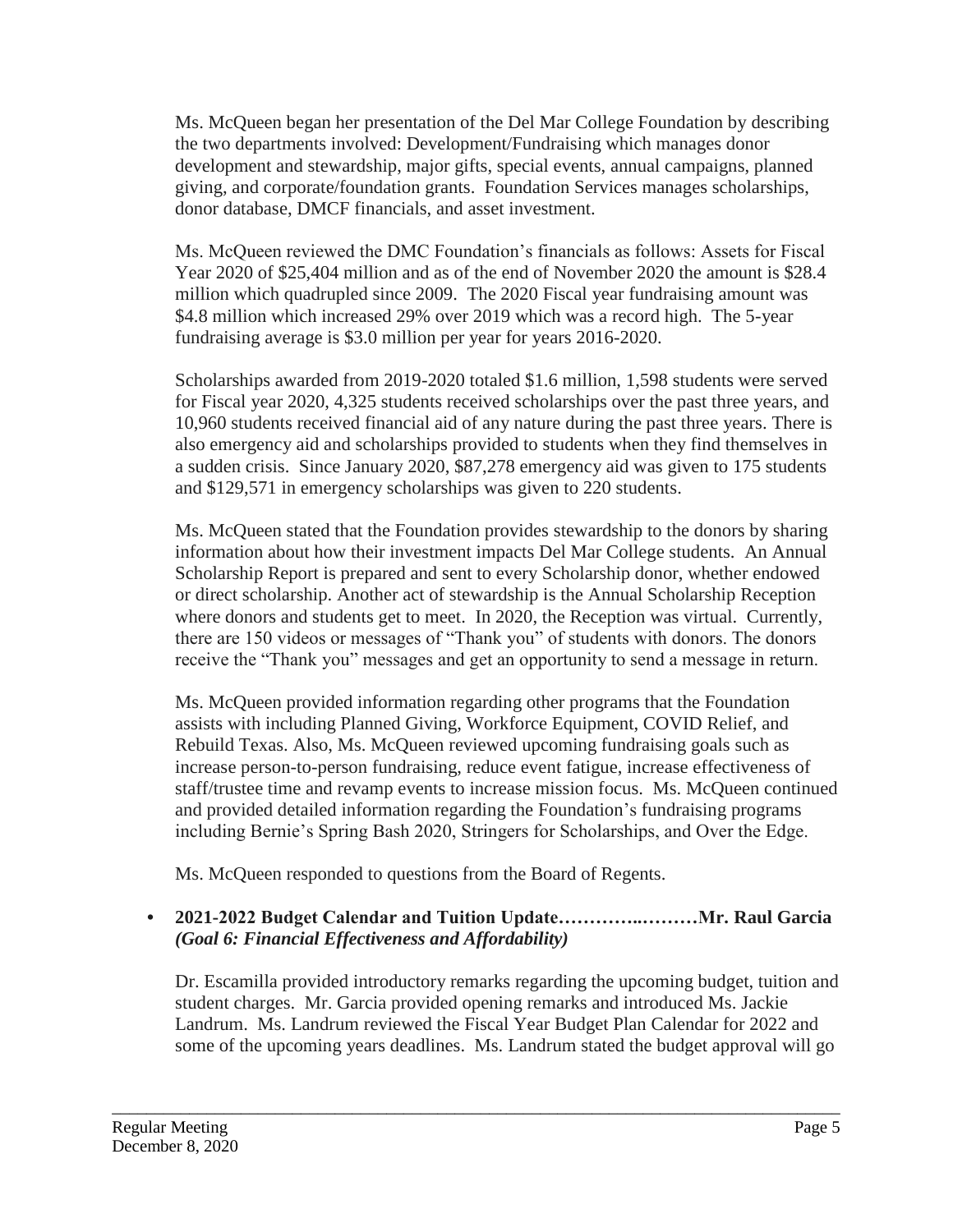before the Board in August 2021 even though the College does not know what the state appropriations will be until June or July 2021.

Mr. Garcia moved forward and provided information regarding peer group characteristics of the College as well as our peers. Del Mar College is classified as a large college by the Texas Higher Education Coordinating Board. Mr. Garcia reviewed the contact hours which is an indicator of the College's financial capacity as the basis for determining the College's share of the state appropriations funding. The College has the second largest contact hours with 4,827,097, second largest number of enrollments with a headcount of 12,008, largest number of part-time student enrollment at 78% and the technical student enrollment at 28% which is the midpoint of the group.

 Mr. Garcia continued and reviewed student affordability for attending Del Mar College. For the fall of 2019, annual cost of attendance was \$3,260 and the statewide community college average was \$3,250. From Fiscal Year 2013 to 2020, the College was second lowest average tuition and mandatory fees increased in our peer group to \$5.05 per Semester Credit Hour (SCH) and below the statewide average of \$7.03 SCH. The College cost of attendance for the first two years is 60% of the cost to attend a local university. Mr. Garcia reviewed how financial aid significantly reduces the costs of attendance. Del Mar College had approximately 73% of its students receiving some type of financial aid with an average of \$[5,375.00,](https://5,375.00) \$5,183 awarded in Pell grants, and approximately 13% of students received federal loans in the amount of \$2,987.

 be \$3,320. Mr. Garcia also provided factors that influence rate change for Fiscal Year Mr. Garcia provided additional information and details regarding the tuition and fee rate structure for Fiscal Year 2021. For the fall of 2021, the total for 30 semester hours will 2022. The past year, due to the pandemic, the College Student Success Support System came to a greater degree in the form of technology. The College increased technology investments to include cyber security, firewall enhancements, laptop purchases for Student Loaner Program, Wi-Fi access expansions for parking lot student access, and an increase in software license purchases. Student affordability is one of the College's top priority. Mr. Garcia reviewed possible modest tuition increases and cost for semester credit hours. Mr. Garcia stated that upon more research, the College will be prepared to make a recommendation to the Board at a later date.

Dr. Escamilla provided additional comments.

Ms. Landrum and Mr. Garcia responded to questions from the Board of Regents.

## **• Interim Status Report of Grant Management Audit by Grants Sponsored Research Office (GSRO) [Staff……......................................................................Mr](https://Staff��......................................................................Mr). Raul Garcia**  *(Goal 6: Financial Effectiveness and Affordability)*

Mr. Garcia provided background and information regarding the Weaver Internal Audit Report regarding the administration and operations of the Grant Sponsored Research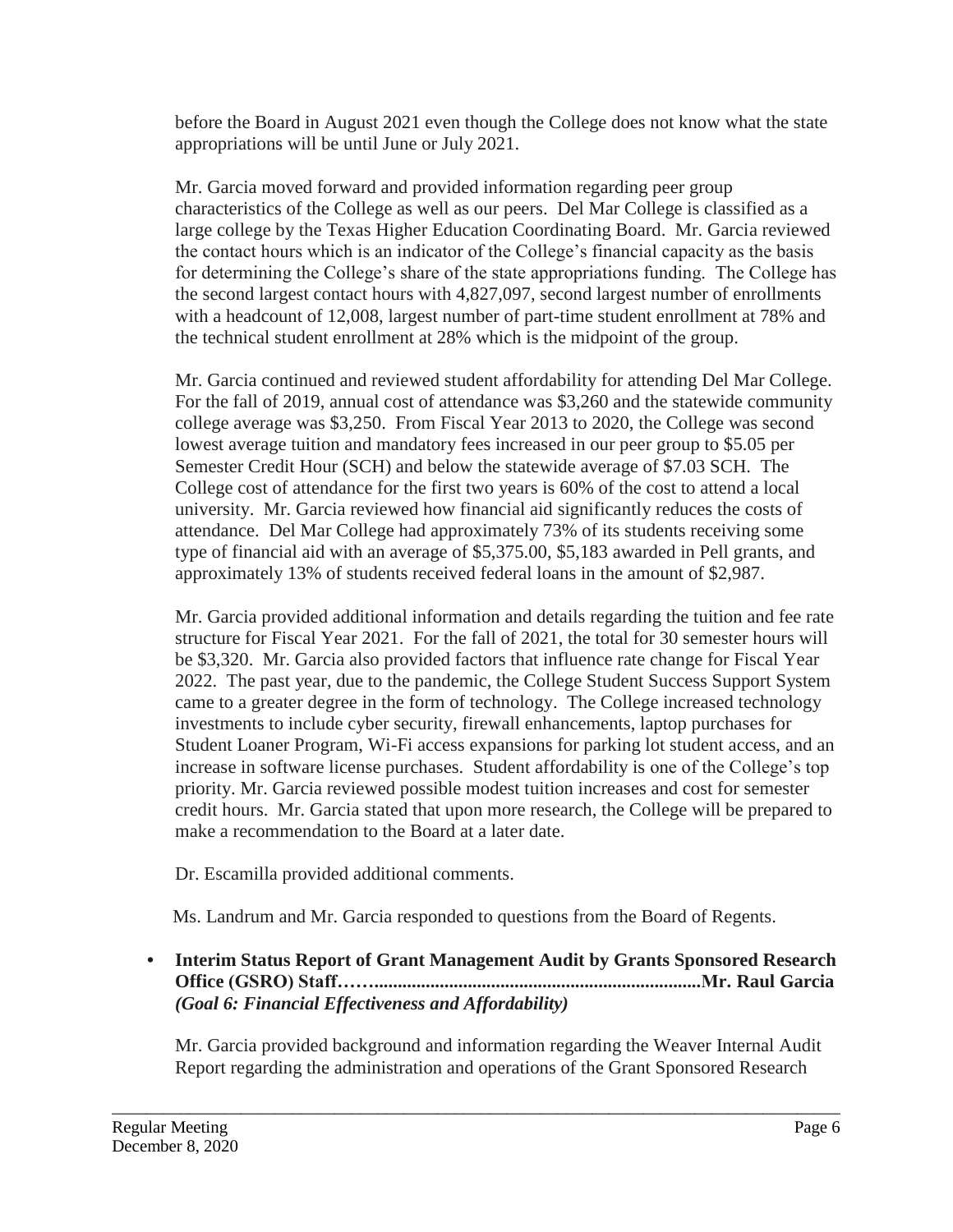Office (GSRO). The GSRO has been working on institutionalizing corrective action plan to address the Weaver Internal Audit Report. Mr. Garcia introduced the new Grant Director, Christina Gonzalez, who will manage the College's grant portfolio and monitor grant compliance requirements, support the strategic plan of the College, manage grant related training, design grant operating activities, and will act as Liaison to the internal and external auditors on grant related items.

Mr. Garcia then introduced Dr. Larry Lee who addressed audit findings. Dr. Lee provided more details regarding the GSRO and how it helps to identify appropriate funding opportunities, facilitate proposal development and submission, assist principal investigators/project directors to successfully implement and manage their projects, coordinate submission of financial aid programmatic reports, maintain a database concerning grants and related documents, and provide training on grant related topics.

Mr. Garcia continued and stated that the College has received a total of \$45.9 million in alternative grant funding from Fiscal Year 2016 to 2020 from various federal, state local agencies and the Foundation. Dr. Lee and Director Gonzalez proceeded with a summary of the overall response to the findings and the corrective actions taken regarding the Weaver report audit findings.

## **• 2020 Annual Security and Safety Report (Clery [Act\)…………...Ms.](https://Act)����...Ms) Lauren White** *(Goal 4: Learning Environments)*

 Department of Education changes to Title IX policy requirements. Del Mar College's Ms. White provided a background and requirements regarding the Jeanne Clery Act. Ms. White stated that the 2020 Annual Security and Safety Report is available online on the College's website. Ms. White then spoke and reviewed the crime statistics and comparisons for the years 2017 through 2019. Ms. White noted that a majority of crimes do not involve our College students, faculty, or staff. Ms. White discussed the policy has been updated to meet the new requirements. Ms. White thanked the Clery Compliance Committee members for their assistance with the annual report.

## **• Review of Professional Service Contracts List…….....…Ms. Tammy McDonald** *(Goal 6: Financial Effectiveness and Affordability)*

 reviewed the contracts that have expired, the contracts that will be expiring (2014 Ms. McDonald provided information regarding the latest professional service contracts. Ms. McDonald explained the color-coded system she developed. Ms. McDonald Bond), and the contracts that have had changes.

Mr. John Strybos and Dr. Escamilla responded to questions from the Board of Regents.

\_\_\_\_\_\_\_\_\_\_\_\_\_\_\_\_\_\_\_\_\_\_\_\_\_\_\_\_\_\_\_\_\_\_\_\_\_\_\_\_\_\_\_\_\_\_\_\_\_\_\_\_\_\_\_\_\_\_\_\_\_\_\_\_\_\_\_\_\_\_\_\_\_\_\_\_\_\_\_\_\_\_\_\_\_

# **PENDING BUSINESS:**

Status Report on Requested Information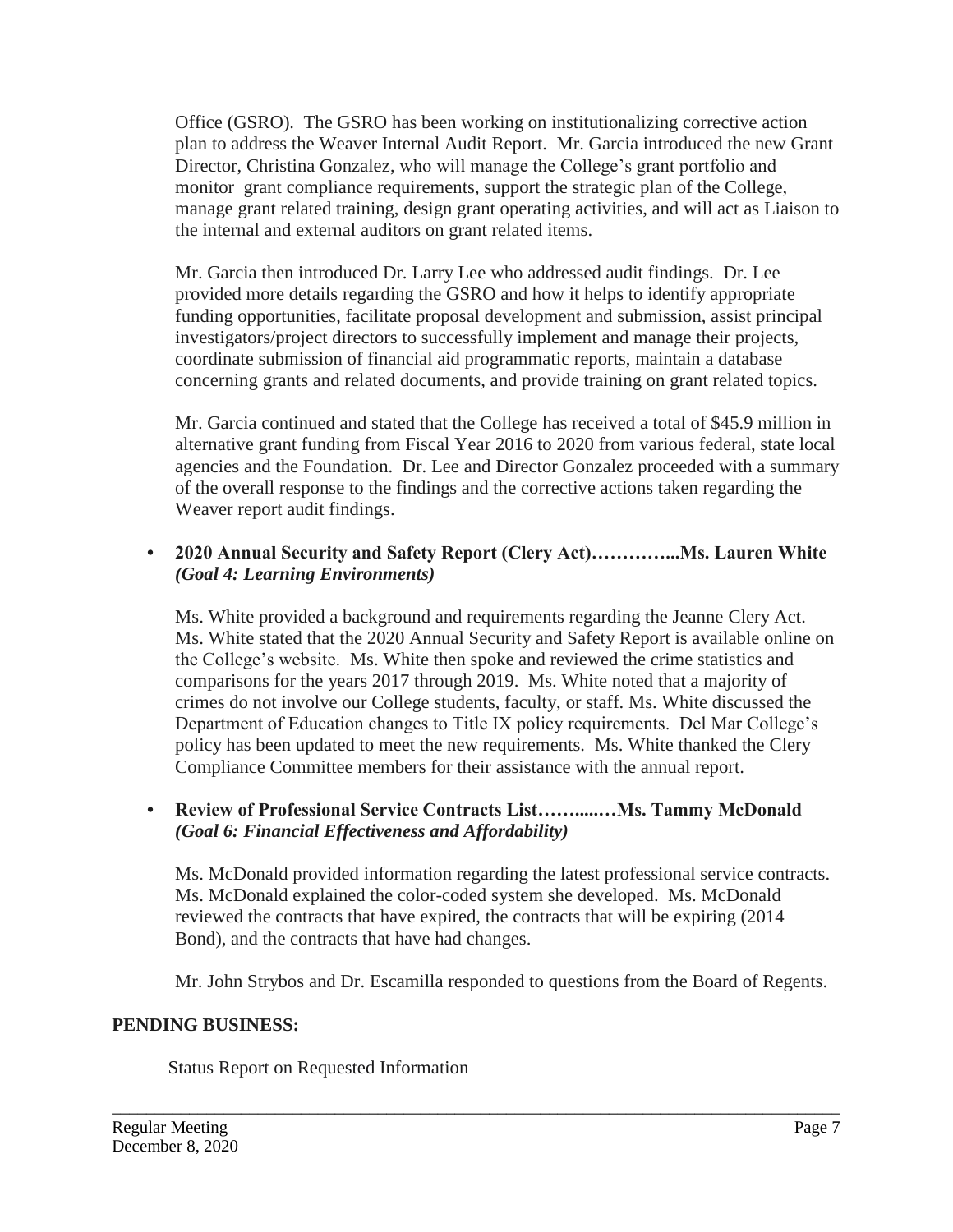*(Goal 5: Workforce Development, Community Partnerships, and Advocacy)* 

Chair Scott reviewed the list of pending business.

# **CONSENT AGENDA**

## **CONSENT MOTIONS:**  *(At this point the Board will vote on all motions not removed for individual consideration.)*

## **ITEMS FOR DISCUSSION AND POSSIBLE ACTION:**

- 1. Approval of Minutes: Regular Board Meeting, October 13, 2020 *(Goal 5: Workforce Development, Community Partnerships, and Advocacy)*
- 2. Acceptance of Investments for November 2020 *(Goal 6: Financial Effectiveness and Affordability)*
- 3. Acceptance of Financials for October 2020 *(Goal 6: Financial Effectiveness and Affordability)*

Public comments for consent agenda items

Regent Averyt made a motion to adopt the consent agenda items. Regent Adame seconded the motion. There was no further discussion from the Board. There were no public comments. A vote was taken by a show of hands and the motion carried unanimously, 7-0, with Regents Scott, Adame, Averyt, Bennett, Garza, Hutchinson, and Turner in favor.

# **REGULAR AGENDA**

**4. Discussion and possible action related to the 2019 Annual Audit, presented as the Comprehensive Annual Financial Report (CAFR) for the Fiscal Year ended August 31, 2020 and 2019……………………………………………………Mr. Raul Garcia**  *(Goal 6: Financial Effectiveness and Affordability)* 

Mr. Garcia thanked Dr. Cathy West, John Johnson and the Business Office who were very instrumental in providing the support during the extraordinary circumstances of the pandemic.

Mr. Garcia introduced Ms. Brigid Cook with Collier, Johnson and Woods who presented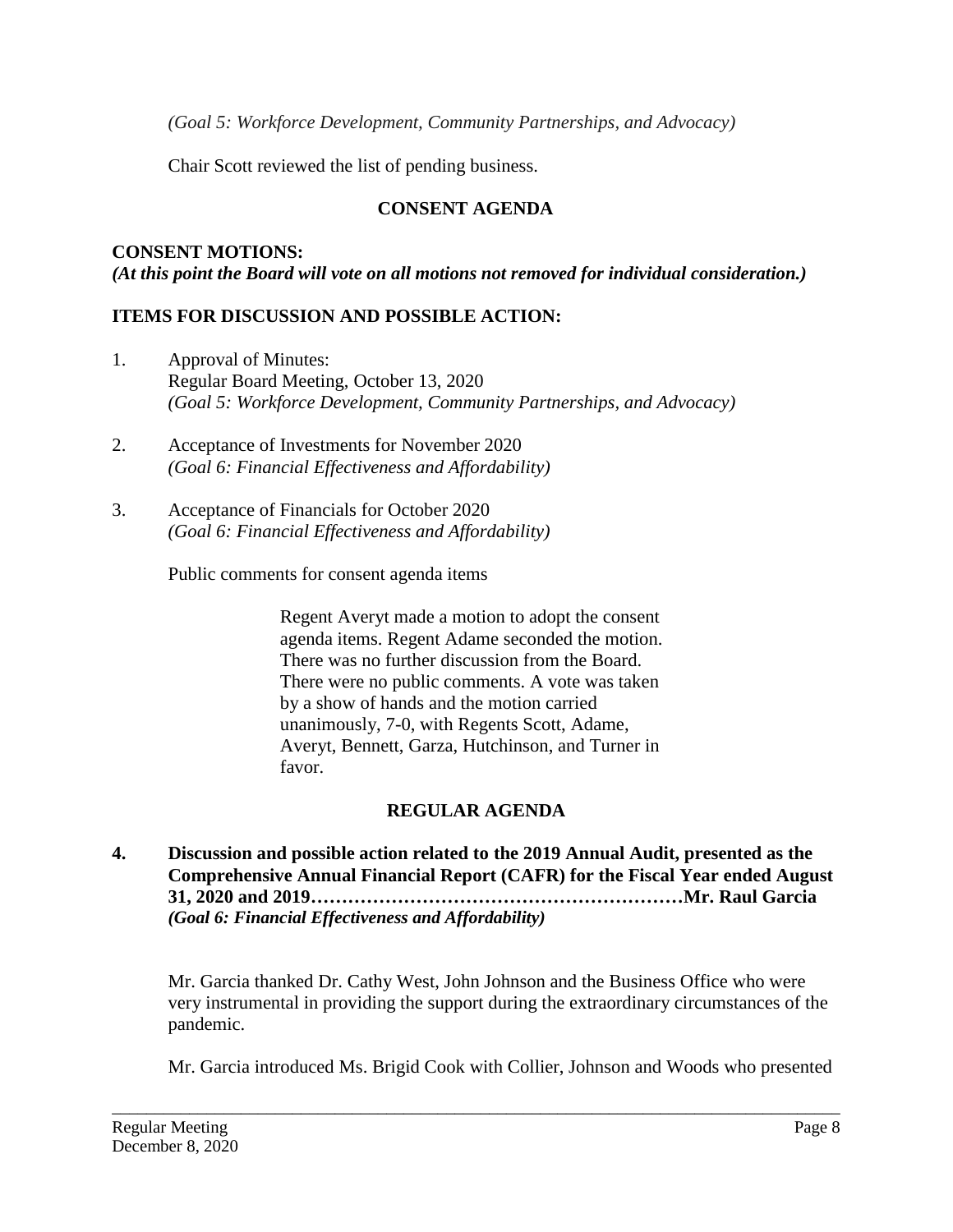relates to specific testing needed for the CARES Act and reporting to the Board of an overview of the College's financial statements and information included in the Comprehensive Annual Financial Reports (CAFR) for Fiscal Years ended August 31, 2020 and 2019. Ms. Cook also provided information regarding virtual auditing as it Regents.

 pension and other post-employment benefits (OPEB) liabilities and deferred inflows. Some additional financial highlights of fiscal year 2020 discussed were as follows: Ms. Cook further discussed the College's Statement of Net Position which had total assets and deferred outflows increased \$98 million. Current assets increased by \$10 million due to increase in short term investments necessary to pay for capital improvements. Capital Assets increased \$40.7 million largely due to ongoing construction projects. Deferred outflows decreased \$1.7 million but are offset by other

• In July, the College issued \$22,150,000 and \$56,285,000 in Limited Tax Bonds, Series 2020A and 2020B respectively. Series 2020A is the final issue of the \$157,000,000 voter approved bond election held on November 4, 2014. Proceeds from the sale of the Bonds will be used to construct and equip school buildings within the district. Series 2020B is the final issue of the \$139,000,000 voter approved bond election held on November 8, 2016. Proceeds from the sale of the Bonds will be used to construct and equip school buildings for an undeveloped site, and other facilities relating to Phase 1 of the District's new South Campus located near the intersection of Rodd Field Road and Yorktown Boulevard.

 Total unrestricted net position increased \$10.6 million as a result of this year's operations which represents a 20.3% increase over the prior year. This was accomplished through conservative fiscal management.

• Total non-operating revenues increased by \$7.6 million primarily due to ad valorem tax collections. \$3.9 million of the amount collected over the preceding year was due to a 7.71% increase in property value and a .75% increase in the M&O rate.

Statement of Net Position for Del Mar College Management's analysis for the years as follows:

# 2019-2020

 For fiscal year 2020, total assets and deferred outflows of resources increased by approximately \$98 million. Current assets increased by \$10 million primarily due to an increase in short term investments necessary to pay for obligations on capital improvement projects. Prepaid expenses included within the current asset category increased by \$2.1 million for the purchase of X-RAY equipment and an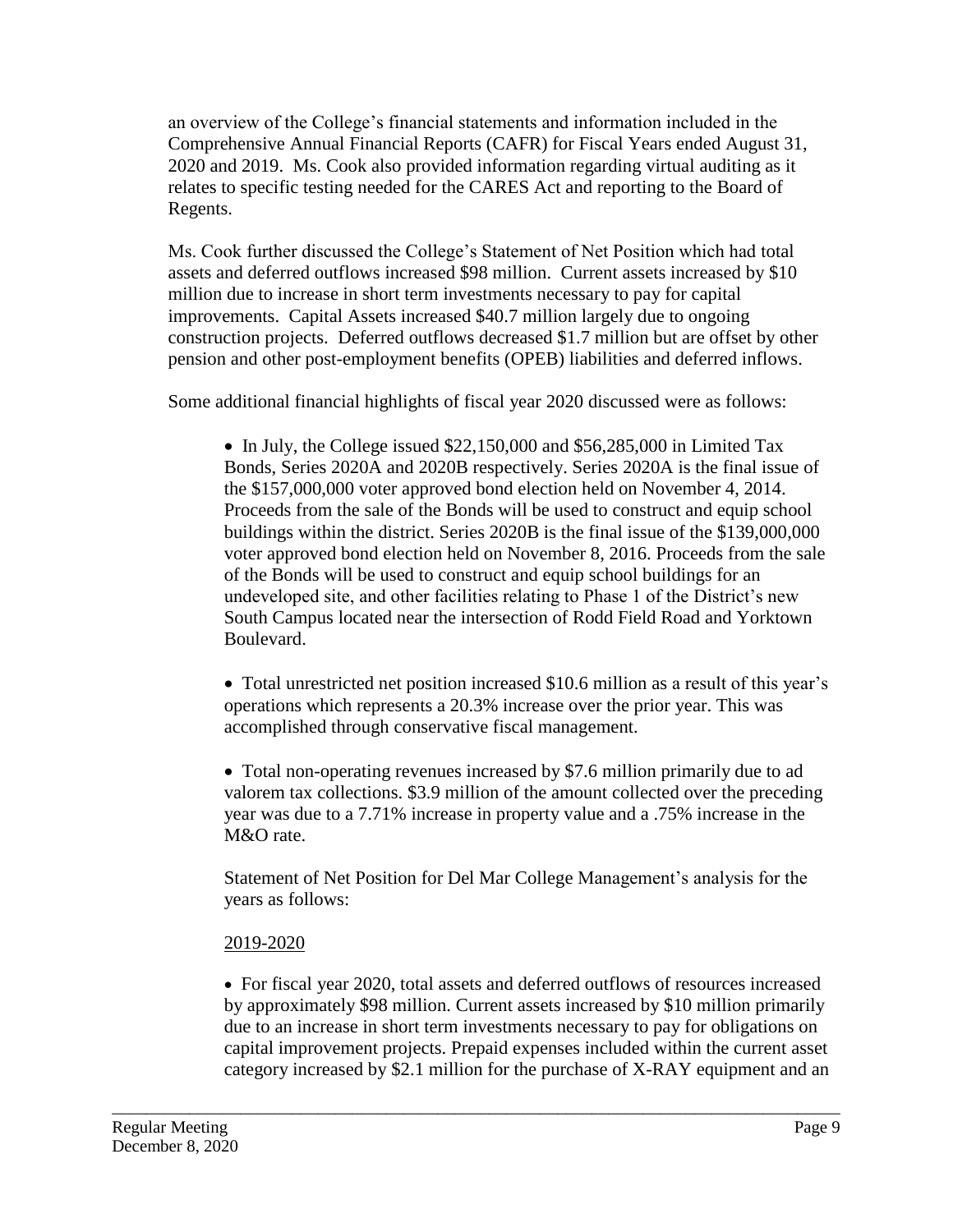industrial process trainer. Offsetting this was a \$1.7 million decrease in accounts receivable caused by an 8.5% enrollment decrease for the fall term of 2020. Net capital assets increased by approximately \$40.7 million. Restricted noncurrent cash decreased by \$21.9 million primarily due to construction payments made on capital projects. Noncurrent restricted investments increased by \$71 million largely due to proceeds of \$92.2 million received for the issuance of the 2020A and 2020B Limited Tax Bonds.

 largest contributing factor was the issuance and recording of the Limited Tax Total liabilities and deferred inflows of resources increased by \$81 million. The Bonds, Series 2020A & 2020B debt totaling \$78.4 million. Current liabilities increased by \$6.5 million from the recording of the current portion of OPEB liability of \$1.9 million and increase in accounts payable and accrued liabilities of \$3.5 million for construction vendors on capital improvement projects. Deferred inflows related to OPEB decreased by \$9.4 million. The decrease in liability was largely due to a 1.37% reduction in the College's proportionate share of the State's unfunded liability.

• The College's net position increased by \$17 million. This increase was in part due to the College's substantial investment in net capital assets, an increase over the prior year of \$6.1 million. Unrestricted net position increased by \$10.6 million. This was mostly attributable to increased maintenance ad valorem tax collections of \$3.9 million, increase in non-operating federal revenue of \$3.6 million, and prudent fiscal monitoring of operating expenses which were maintained at the previous year level.

### 2018-2019

 the timing of student collections and the drawing down of grant funds. Net capital For fiscal year 2019, total assets and deferred outflows of resources increased by approximately \$24.8 million. Current assets increased by \$7.9 million primarily due to an increase in short term investments necessary to pay for obligations on capital improvement projects. Another significant cause for this was due to a \$2.5 million dollar increase in student and grant receivables due to assets increased by approximately \$43.3 million. Restricted noncurrent cash and investments used to pay for these capital investments decreased by \$33.7 million. Deferred outflows of resources increased by \$7.2 million due to changes in actuarial assumptions that will be amortized in future years. Deferred outflows of resources related to pensions increased by \$7.7 million for the year ended August 31, 2019. Deferred loss on bond refunding decreased \$522 thousand for 2019 as scheduled amortization of losses from prior advanced refunding continue.

 Total liabilities and deferred inflows of resources increased by \$3 million. Items having the largest impact on the change was an increase in current liabilities of \$9.5 million mostly from vendor payables for new technical and workforce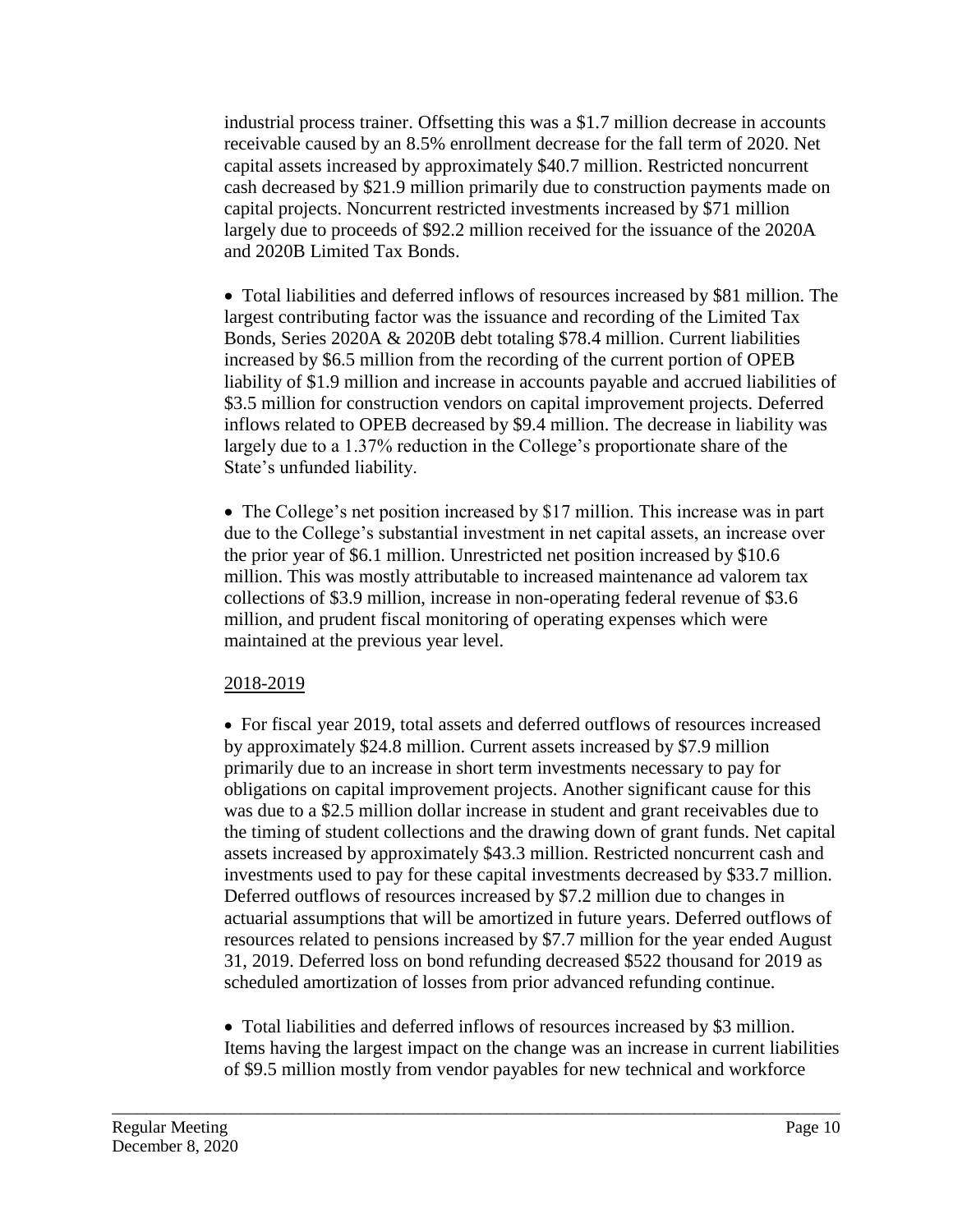equipment purchased at year-end of \$3 million, \$3.7 million in construction progress accruals and an increase in unearned revenues for local grants of \$2.1 million. Noncurrent liabilities decreased by \$21 million. The largest contributing factor was bond principal payments of \$10.1 million and bond premium amortization of \$2.1 million. In addition, a change in actuarial assumptions reclassified amounts previously recorded as a post-employment liability to deferred inflows that will be amortized over ten years. Deferred inflows related to OPEB increased by \$14.4 million while net OPEB liability decreased by \$18.2 million. The additional decrease of \$3.8 million in liability was largely due to a 2.8% reduction in the College's proportionate share of the State's unfunded liability.

 The College's net position increased by \$21.8 million. This increase was largely due to the College's substantial investment in net capital assets, an increase over the prior year of \$19.4 million. Restricted net position such as grants from third-party agencies with expenditure restrictions or assets designated for debt service decreased by \$4.1 million. Unrestricted net position increased by \$6.4 million. This was mostly attributable to increased maintenance ad valorem tax collections of \$2.8 million, increase in investment revenue of \$3.4 million, and prudent fiscal monitoring of operating expenses which were maintained at the previous year level.

Ms. Cook reported that on internal controls and compliance matters, they did not identify any deficiencies in internal control over financial reporting that is considered material weaknesses. Also, the results of their tests disclosed no instances of noncompliance or other matters (related to a grant) required to be reported under Government Auditing Standards. Ms. Cook stated that since there was no weakness or significant deficiency, there is no Management letter. The GFOA certificate is a certificate in excellence and financial reporting which has been received for 2019. Ms. Cook fully expects a GFOA certificate to be received for Fiscal Year 2020 as well.

Ms. Cook and Mr. Garcia responded to questions from the Board of Regents.

 public comments. A vote was taken by a show of Regent Hutchinson made a motion to adopt the College's Comprehensive Annual Financial report (CAFR) for the fiscal years ended August 31, 2020 and 2019 subject to requested follow-up notations. Regent Adame seconded the motion. There was no further discussion from the Board. There were no hands and the motion carried unanimously, 7-0, with Regents Scott, Adame, Averyt, Garza, Hutchinson, and Turner in favor.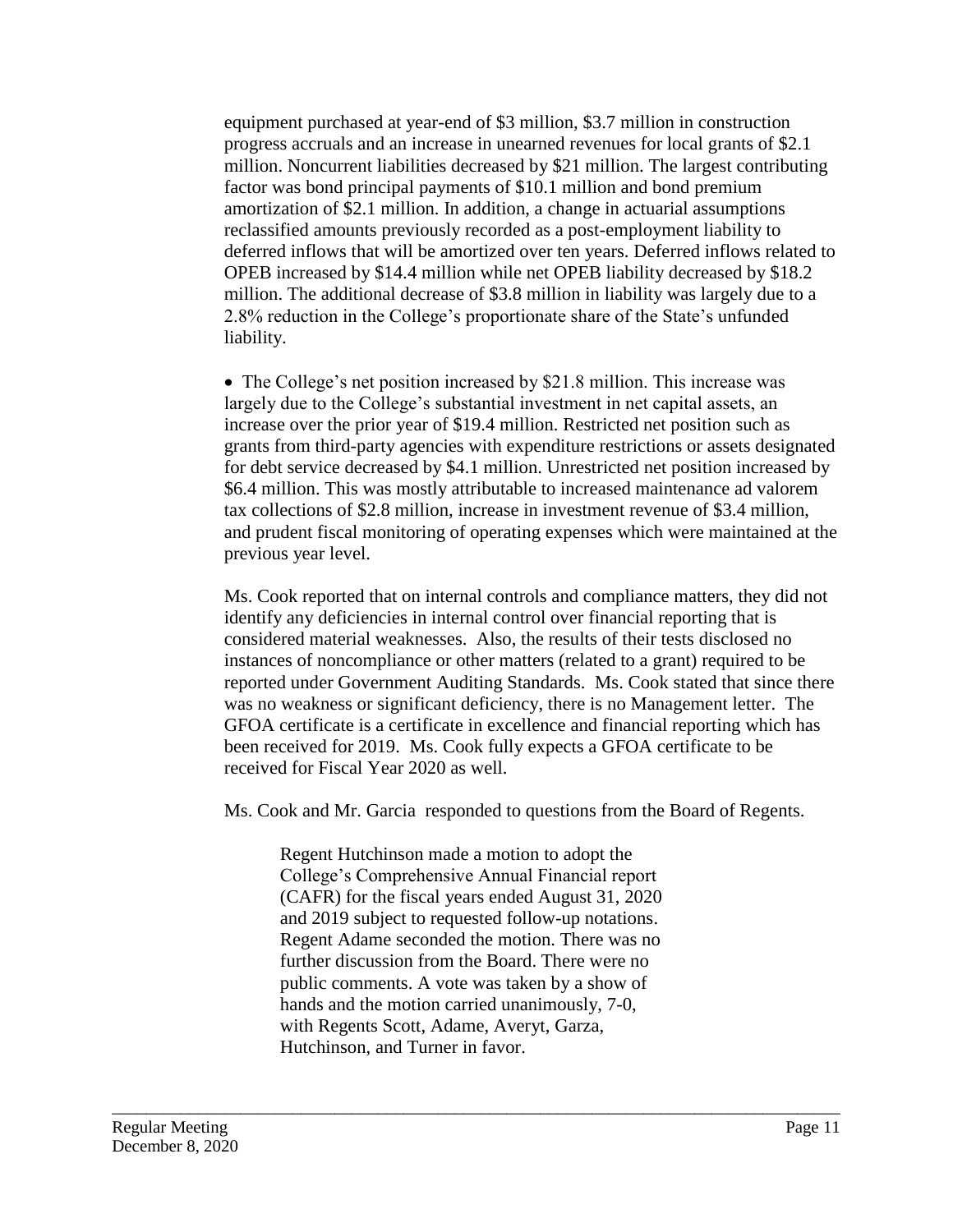#### **5. Discussion and possible action related to approval of purchase of removal and replacement of five fire hydrants at the West Campus….……Mr. John Strybos (***Goal 3: Academic Preparedness and Student Learning)*

 Mr. Strybos provided a summary and background regarding the use of fire hydrants on the West Campus by the Regional Fire Academy for training. Mr. Strybos provided information and quotations from vendors for removal and replacements of five fire hydrants, concrete removal and replacement, and labor. Ms. Strybos requested that the Board of Regents accept the quote from Clark Pipeline Services LLC in the amount of \$[43,183.46](https://43,183.46) and a 10% contingency of \$4,319 from the funding source 2014 Bond unallocated interest income.

> Regent Adame made a motion to approve the purchase, removal and replacement of the five fire hydrants on the West Campus. Regent Hutchinson seconded the motion. There was no further discussion from the Board. There were no public comments. A vote was taken by a show of hands and the motion carried unanimously, 7-0, with Regents Scott, Adame, Averyt, Garza, Hutchinson, and Turner in favor.

## **6. Discussion and possible action related to Internal Audit Services Request for Qualifications Recommendation for [Selection………………..Ms](https://Selection������..Ms). Tammy McDonald** *(Goal 6: Financial Effectiveness and Affordability)*

Ms. McDonald provided a background and summary of the College issuing an RFQ asking for internal audit services on October 12, 2020. The Evaluation Committee agreed to interview three firms: Moss Adams LLP located in Houston, Texas; Baker Tilly US, LLP located in Tysons, VA, and Weaver and Tidwell, LLP located in Austin, TX. Regent Bennett provided additional comments regarding the Evaluation Committee's assessments.

> Regent Bennett made a motion to adopt the Evaluation Committee's recommendation to approve Weaver and Tidwell, LLP for internal audit services and also to authorize administration to proceed with contract negotiations. Regent Averyt seconded the motion. There was no further discussion from the Board. There were no public comments. A vote was taken by a show of hands and the motion carried unanimously, 7-0, with Regents Scott, Adame, Averyt, Bennett, Garza, Hutchinson, and Turner in favor.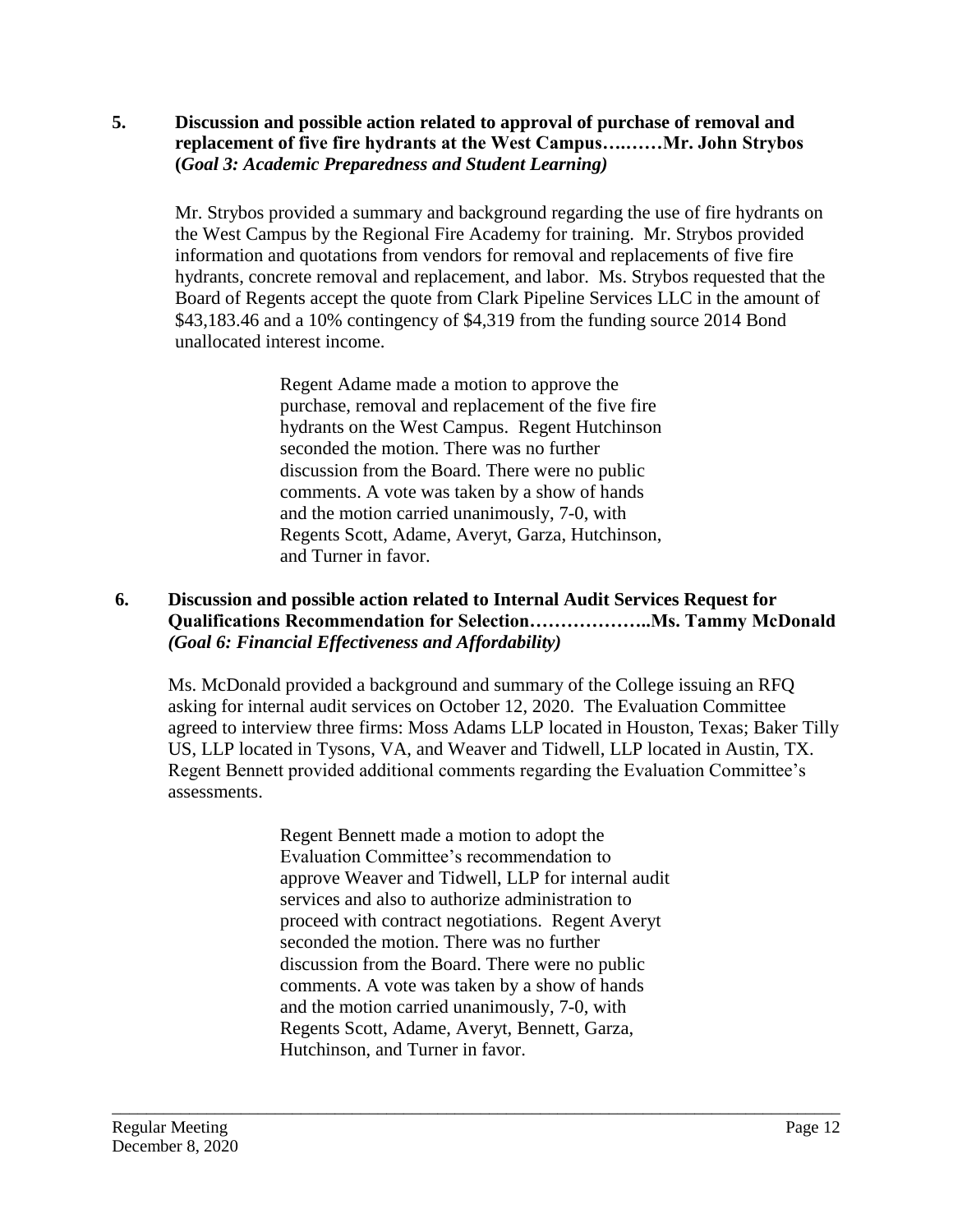### **7. Discussion and possible action on proposed annexation order under Texas Education Code Section 130.066………………,…………Mr. Augustin Rivera, Jr.** *(Goal 5: Workforce Development, Community Partnerships, and Advocacy)*

 130.066, entitled "Automatic Annexation of Certain Territory." Mr. Rivera stated that Mr. Rivera informed the Board of Regents on how the Del Mar College District can expand its territory by "automatic annexation" under the Texas Education Code § this will be a yearly review for the Board of Regents to order the addition of new territory annexed by the City of Corpus Christi. Mr. Rivera notified the Board that the City of Corpus Christi did not annex any property the previous year and no action was necessary.

At 3:28 p.m., the Chair announced the Board was going into Closed Session pursuant to:

# **9. CLOSED SESSION pursuant to:**

- A. **TEX. GOV'T CODE § 551.071**: (Consultation with legal counsel), regarding pending or contemplated litigation or legal claims, or a settlement offer, with possible discussion and action in open session; and, the seeking of legal advice from counsel, with possible discussion and action in open session; and,
- B. **TEX. GOV'T CODE § 551.073**: (Deliberation Regarding Prospective Gift), regarding a prospective gift or donation, with possible discussion and action in open session.

The Board reconvened in Open Session at 4:02 p.m.

**8. Discussion and possible action related to proposed naming for gift of significance ……………………………………………………………………Ms. Mary McQueen** *(Goal 5: Workforce Development, Community Partnerships, and Advocacy)* 

Ms. McQueen provided a summary and background regarding the proposed naming opportunity in recognition for a gift of significance. Ms. McQueen stated that there is a donor family that would like to give the College \$1.0 million and the Foundation is requesting that donor family be given recognition on the southside campus in the naming of Community Rooms in the Culinary Arts Building.

> Regent Adame made a motion to negotiate and authorize the College and Foundation to enter into a Naming Agreement with a donor for stipulated location on the south campus as discussed in Closed Session. Regent Bennett seconded the motion. There was no further discussion from the Board. There were no public comments. A vote was taken